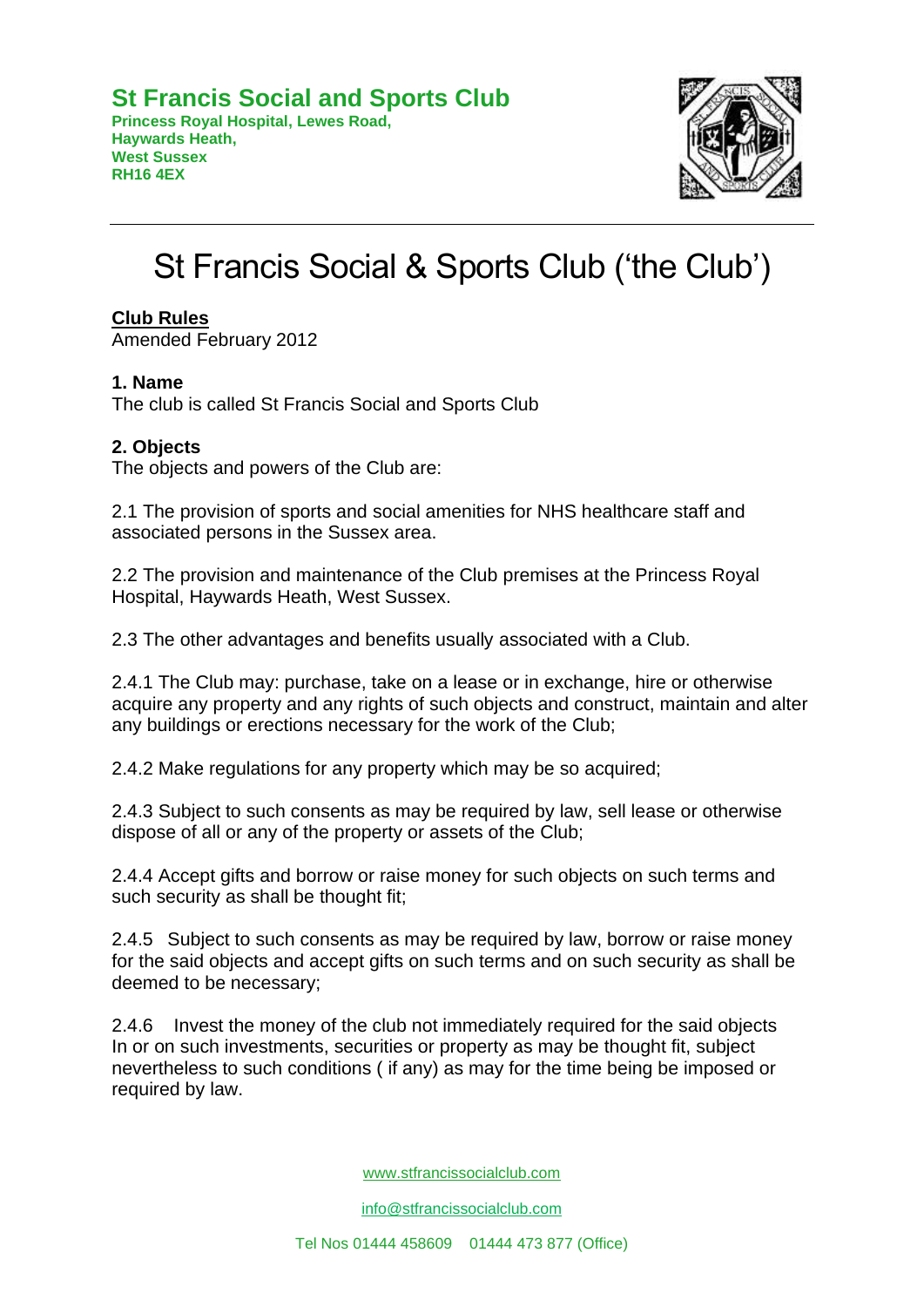2.4.7 To do all such lawful things as are necessary for the attainment of such objects

# **3. Staff Members**

The following persons shall be eligible to apply for staff membership of the Club;-

3.1 Open to all staff of the Hospitals Trusts and other healthcare organisations.

3.2 Members of staff of healthcare providers associated with NHS institution.

3.3 Retired staff formerly within 3.1 and 3.2 who have –

3.3.1 Had at least 15 years service to the NHS healthcare in the Sussex area, and/or

3.3.2 Served as chairman or secretary of the Club or of a section of the Club for at least 3 consecutive years.

# **4. Non Staff Members**

Any persons shall be eligible for non staff membership of the Club.

# **5. Admissions of Members**

5.1 Every candidate for admission as a staff member shall complete an application form, and be approved by the Executive Committee.

5.2 Every candidate for admission as a non staff member must be proposed and seconded by members of the Club.

5.3 The candidates full name and address and occupation and (in the case of non staff application the names of the proposer and seconder must be communicated in writing to the membership secretary, who must prominently exhibit these particulars in the Club house in a part frequented by members for a period of at least 48 hours before the candidate's election as a member.

5.4 Until a candidate is elected as a member, he/she is not entitled to any of the privileges of the Club.

# **6. Election**

Candidates for membership can be elected by the Executive Committee at its sole discretion.

# **7. Officers**

The officers of the Club shall be the President, Chairman , Hon. General Secretary, Hon. General Treasurer, and Membership Secretary.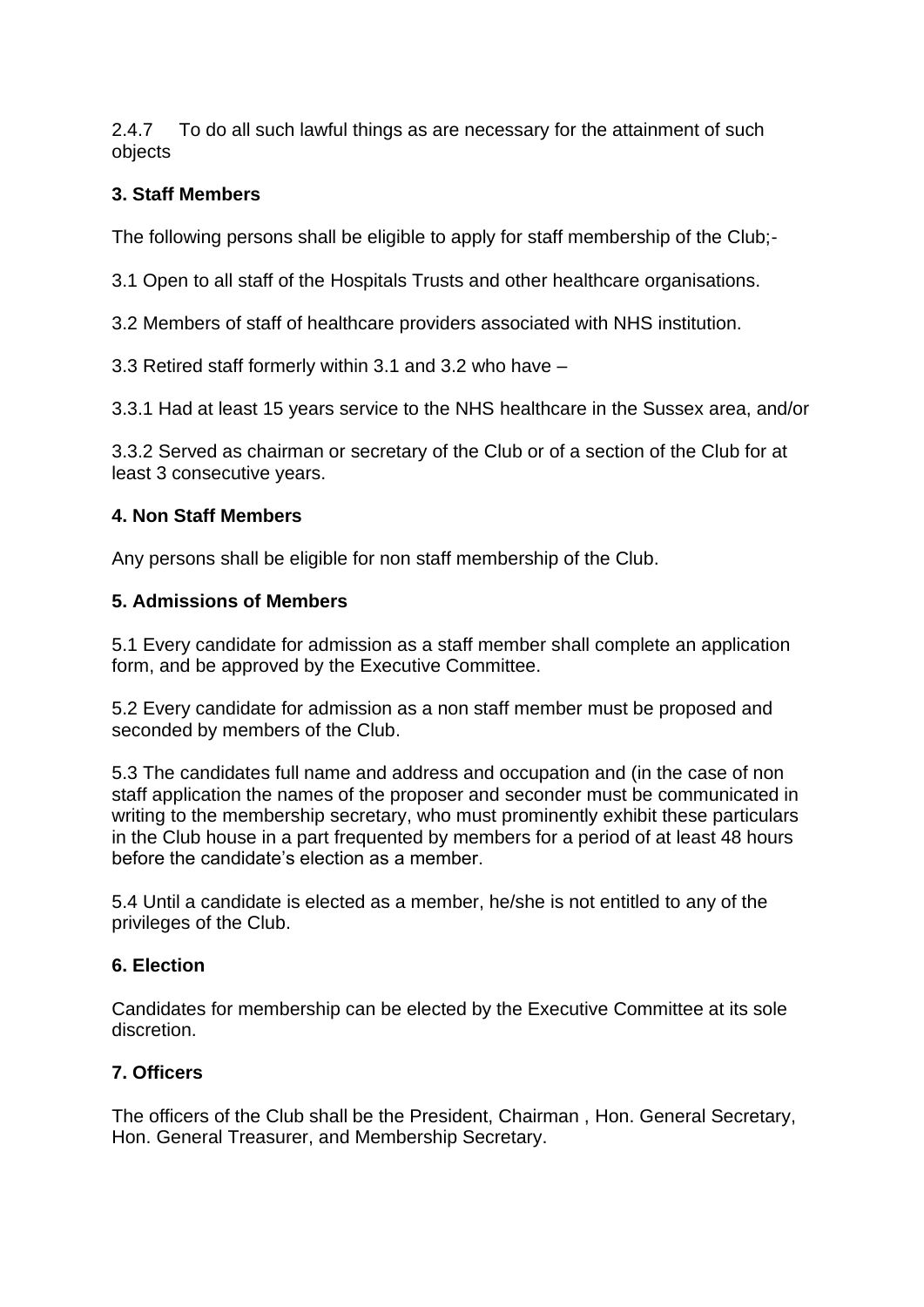All officers of the Club must be staff members, or non staff members of at least 2 years standing, and shall be elected annually at the annual general meeting.

Notice of nominations for officers must be given in writing to the Hon. General Secretary at least 48 hours prior to the annual general meeting.

# **8. Management**

8.1 The management of the Club in relationship to membership issues, the purchase and supply of intoxicating liquor and financial issues shall be entrusted to an Executive Committee consisting of the elected officers and 8 other staff members, or non staff members of at least two years standing, elected annually at the Annual General Meeting.

8.2 All the members of the Executive Committee are eligible for the re-election.

8.3 The Executive Committee shall meet at such days and times as it shall determine.

8.4 At all meetings of the Executive Committee five forms a quorum.

8.5 The management of all other affairs of the Club shall be entrusted to a General Committee consisting of the Executive committee, one representative appointed from each section of the club which does not already have a representative among the officers or other members of Executive Committee, and such further number of members elected at the annual general meeting as shall ensure the number of elected members of the General Committee (including the officers and members of the Executive Committee) is not less than two thirds of the total number of the General Committee.

8.6 The General Committee shall meet at such days and times as it shall determine and its quorum shall be seven.

# **9. Trust property**

9.1. Subject to the provisions of clause 9.2 , the officers of the club shall cause:

- 9.1.1. all land purchased by the club; and
- 9.1.2. all investments held by or on behalf of the club

To be held on trust for the club and for such property to be vested in not less than three individuals appointed by the officers as holding trustees. Holding trustees may be removed by the officers at their pleasure and shall act in accordance with the lawful directions of the officers. Provided they only act in accordance with the lawful directions of the officers, the holding trustees shall not be liable for the acts and defaults of its members.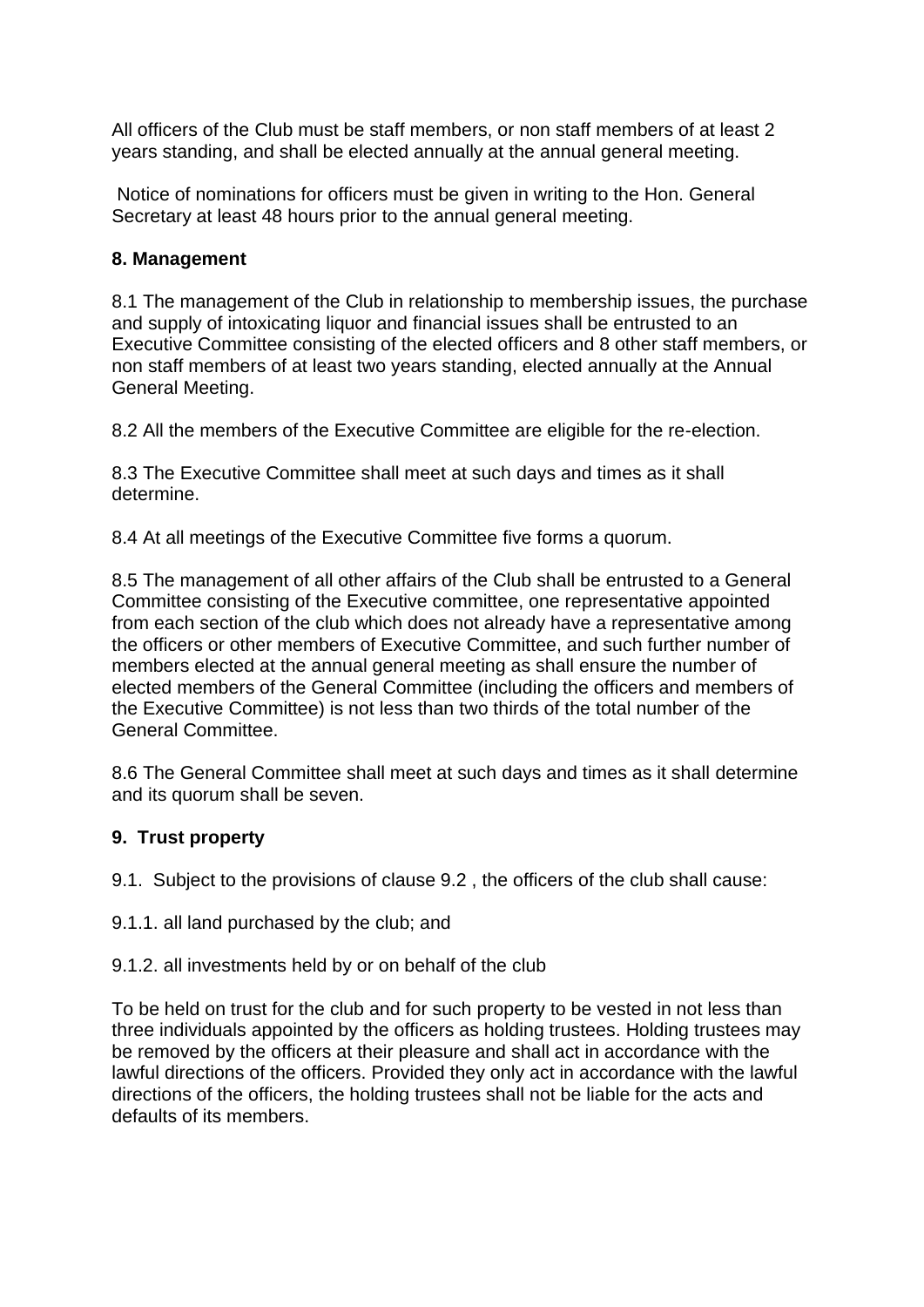# **10. Purchase and Supply of liquor**

10.1 Purchase for the Club and supply by the Club of intoxicating liquor must be in the absolute discretion of a sub-committee of the Executive Committee appointed for that purpose.

10.2 If any member for any reason ceases to be a member of the Executive Committee, he/she automatically ceases to be a member of the sub committee, and another member of the Executive Committee must be appointed in their place.

10.3 The sub-committee must not in any way be restricted in the freedom of purchase.

10.4 No one may at any time receive at the expense if the Club or any member of the Club any commission percentage or similar payment on or with reference to purchases of intoxicating liquor by the Club.

10.5 No one may directly or indirectly derive any pecuniary benefit from the supply of intoxicating liquor by or on behalf of the Club to members or guests apart from any benefit accruing to the Club as a whole and apart also from any benefit which a person derives indirectly by reason of the supply giving rise to or contributing to a general gain from the carrying on of the Club.

10.6 Alcoholic beverages shall only be sold during normal licensing hours unless an extension has been authorised by the licensing Justices.

10.7 Alcoholic beverages shall not, at any time, be sold to, purchased for, or consumed by persons under the age of eighteen years.

# **11 Casual Vacancies**

11.1 The general committee may at any time, and from time to time, fill any casual vacancy among the General committee.

11.2 The executive Committee may at any time, and from time to time, fill any casual vacancy among the officers and the |Executive Committee.

11.3 Any officer or member of a committee so appointed holds office only until the next following annual general meeting but is then eligible for re-election.

# **12. Section Committees**

Each section committee of the Club shall appoint annually an Hon. Secretary and a committee of at least five members. Each section committee may appoint their Hon. Secretary to act as chairman thereof. No section committee shall have the power to spend more than the sum approved by the Executive committee.

# **13. Vacancies**

Each section committee shall have the power to fill any vacancy that occurs during the year and have the power to co-opt additional members thereon.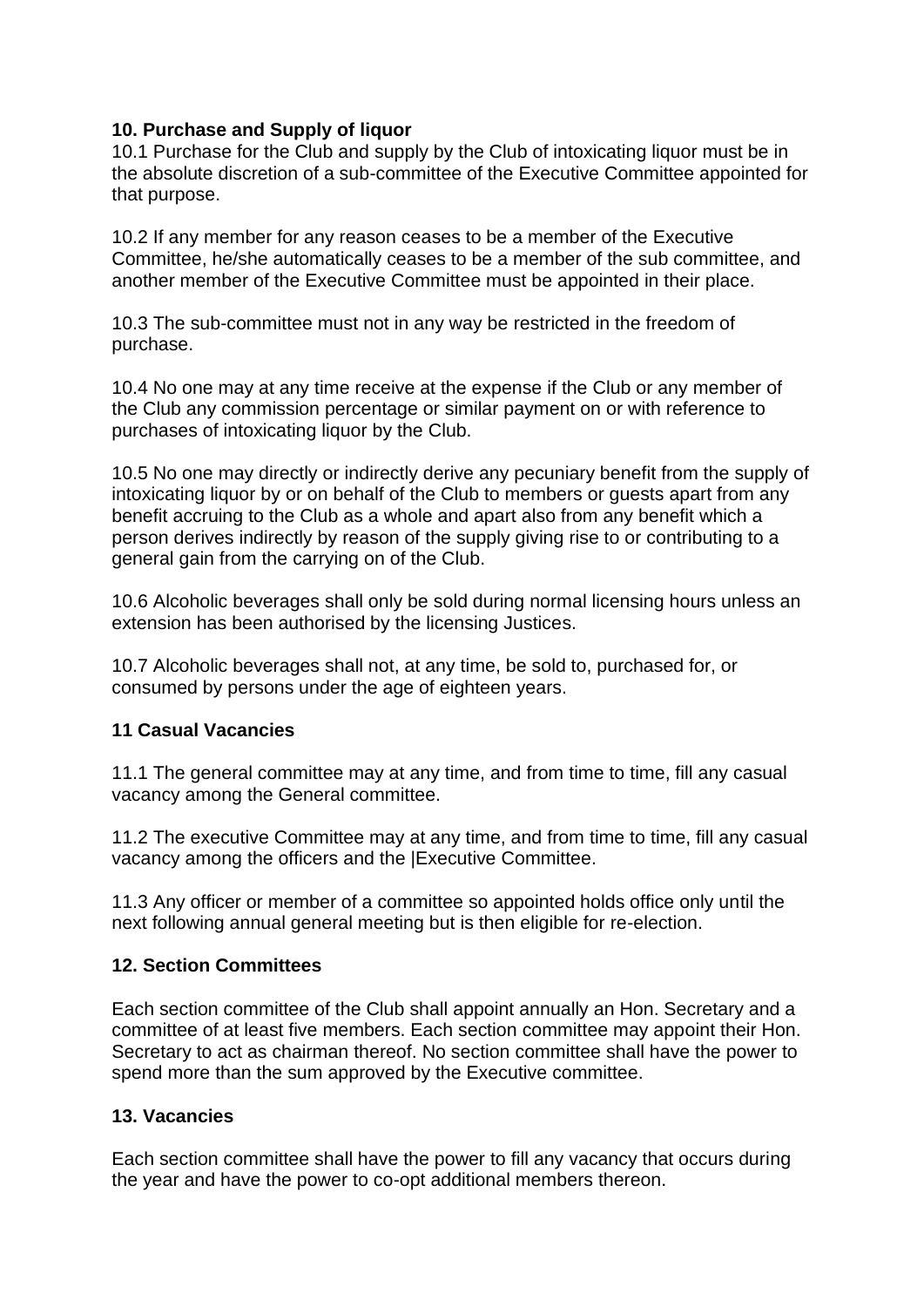# **14. Ex-officio section committee members**

The officers of the Club shall be ex-officio members of all section committees.

# **15. Accounts**

Full accounts of the financial affairs of the Club duly audited by the auditors must be made available to every member when notice convening the annual meeting is given.

# **16. Application of Profit.**

No money or property of the Club or any gain from the carrying on of the Club may be applied otherwise than for the benefit of the Club as a whole or for some charitable or benevolent purpose or purposes chosen by resolution of a general meeting.

# **17. Subscriptions**

The amount of the monthly or annual subscriptions payable by staff members and non-staff members shall be fixed at the annual general meeting. In the event of the subscription of a member being more than a month in arrear, he/she shall cease to be entitled to the privileges of membership until the subscriptions be paid.

# **18. Expulsion of members**

18.1 The Executive Committee may expel any member who offends against the rules of the Club or whose conduct, in the opinion of the committee, renders him unfit for membership of the Club.

18.2 Before any member is expelled the Honorary General Secretary must give him seven days written notice to attend a meeting of the Executive Committee and must inform him of the complaints made against them.

18.3 No member may be expelled unless;

18.3.1 he/she is first given an opportunity of appearing before the committee and answering complaints made against him/her and

18.3.2 at least two-thirds of the committee then present vote in favour of his/her expulsion.

# **19. Guests**

19.1 Any member may introduce guests to the Club, provided that no one whose application for membership has been declined or who has been expelled from the Club may be introduced as a guest.

19.2 The member introducing the guest must enter the name and address of the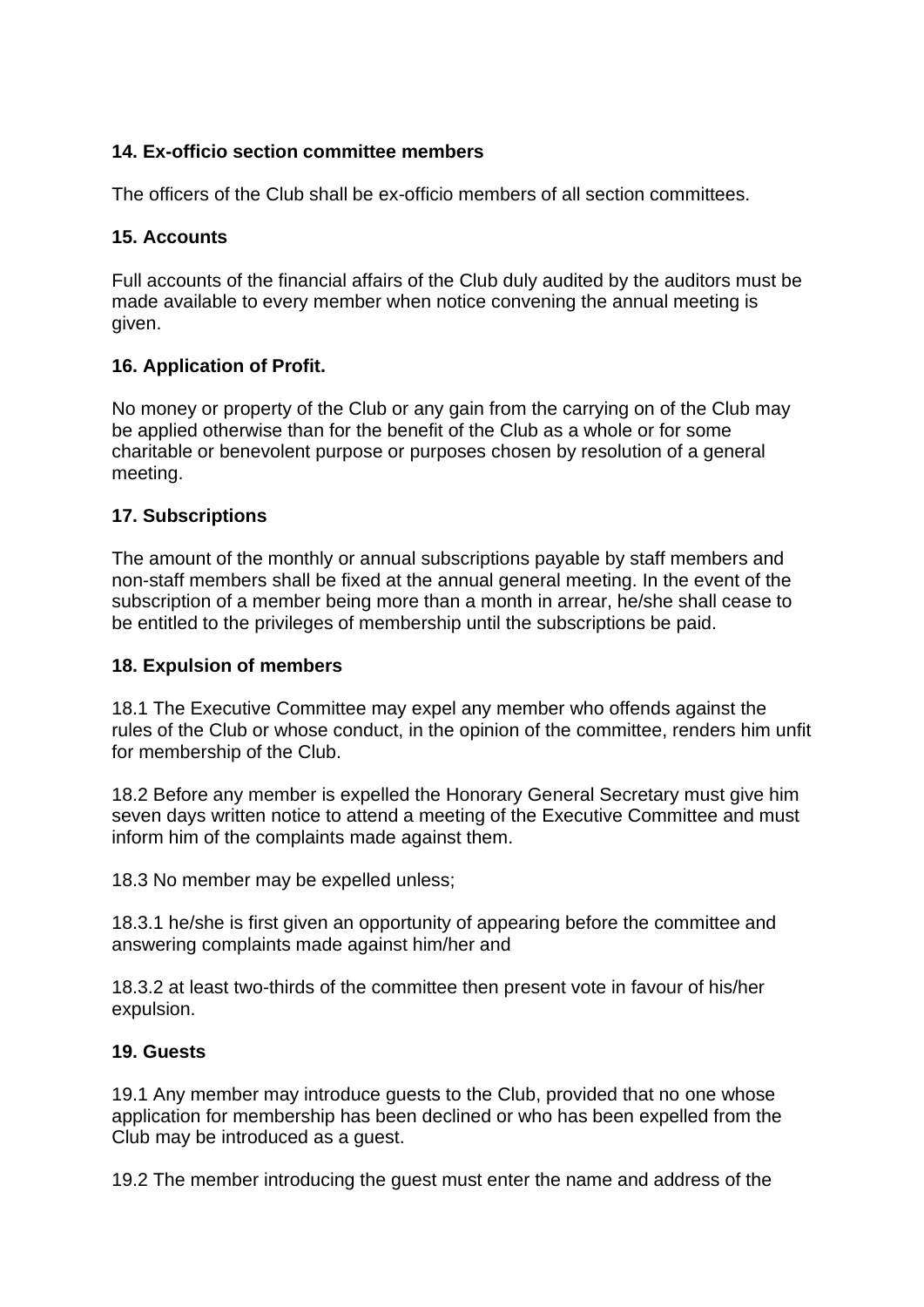guest together with his own name in the book which must be kept on the Club premises.

19.3 Any member introducing a guest may be required to pay such fee on each occasion as the Executive Committee shall from time to time determine.

# **20. Sports Participation**

Subject to the ruling of the General Committee any sports section may invite nonmembers in the Club to participate in any matches organised by that section.

# **21. Sports Terms**

If a member of the Club is willing to play in a match organised by a section claims that he or she is excluded from playing in the inclusion of non-members of the Club, then that member may appeal to the General Committee. The General Committee will then determine the number of non-members who may be invited to play in that, or any match organised by that section.

# **22. Children**

Members' children under the age of 17 may participate in sports functions organised by the club when accompanied by a member.

# **23. Loss of or damage to the Club**

Any member losing, or wilfully damaging the property of the Club shall be required to make good the value of the same to the satisfaction of the Executive Committee.

#### **24. Admission Charges**

On the occasion when dances are held at the social Club, where a charge for admission is made, no person shall be admitted to the function without paying the charge for admission.

#### **25. Advertising of functions**

Any functions organised by any section of the Club shall not be advertised other than upon NHS healthcare premises without the permission of the general committee.

# **26. Annual General Meetings**

26.1 An annual general meeting must be held in each calendar year and 15 months must not elapse without a general meeting.

26.2 At each annual general meeting:-

26.2.1 The accounts for the previous financial year ended prior to the meeting (having first been audited by the Club auditors) must be presented and, if accepted passed;

26.2.2 The officers and the committees must be elected

26.2.3 Auditors must be appointed, and